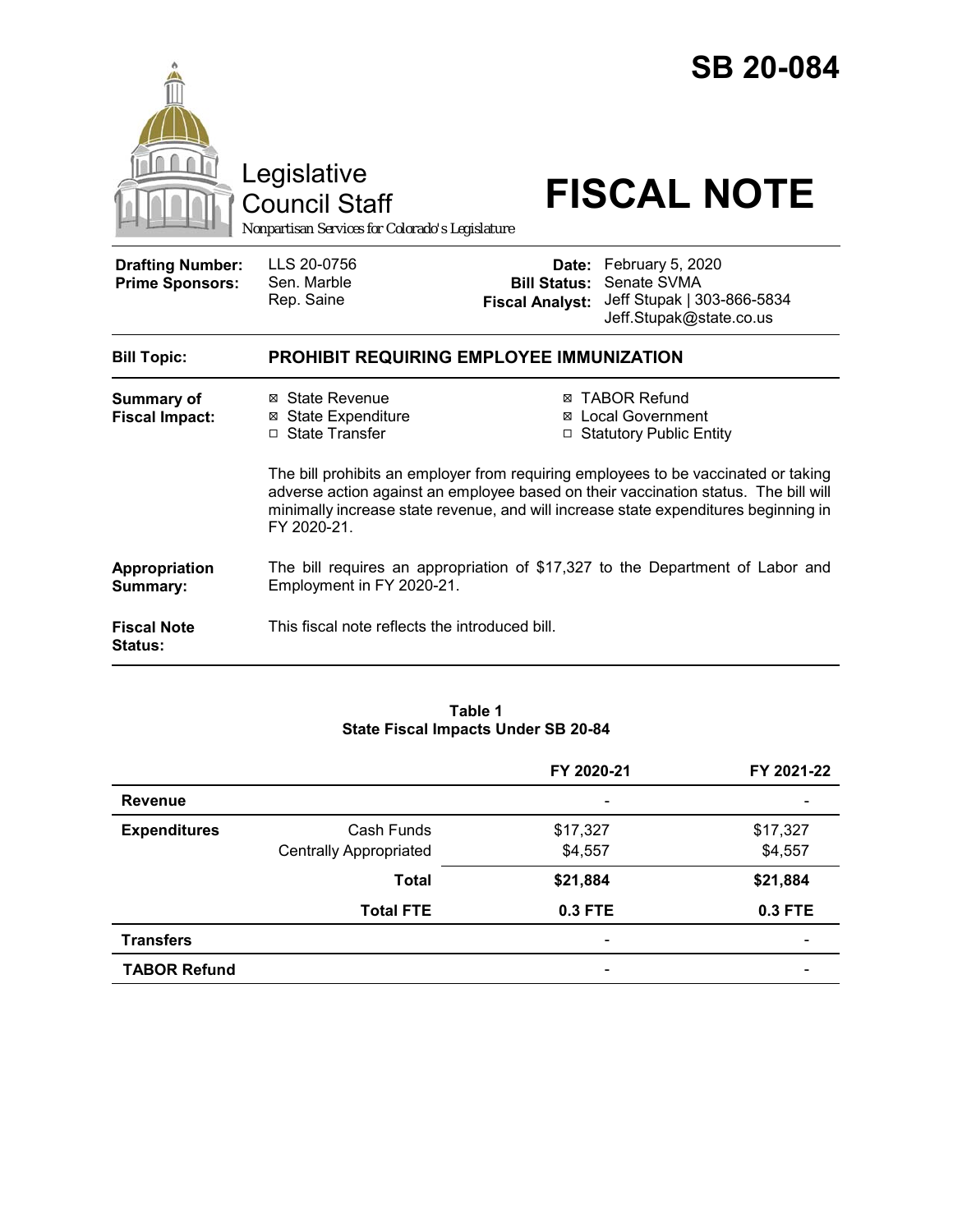February 5, 2020

# **Summary of Legislation**

The bill prohibits an employer, including a licensed health facility, from requiring employees to be vaccinated or taking adverse action against an employee based on their vaccination status. An aggrieved employee may file a civil action to prevent additional violations, to seek reinstatement or rehiring, and/or to recover back pay and benefits. An aggrieved employee may also receive punitive damages if the employer acted with malice or acted with willful and wanton misconduct.

## **Background**

**Department of Public Health and Environment.** The Health Facilities and Emergency Medical Services Division is charged with ensuring that health care facilities maintain minimum standards of quality by setting health and safety standards. The Health Facilities and Emergency Medical Services Division administers a rule that requires health facilities to ensure that 90 percent of their employees have received the influenza vaccine each year.

The Communicable Disease Branch within the Disease Control and Environmental Epidemiology Division is required to monitor, investigate, and control the causes of epidemic and communicable diseases affecting the state's public health. They maintain the Colorado Electronic Disease Reporting System and provide guidance and technical support to local health departments.

**Department of Labor and Employment.** The Division of Labor Standards within the Department of Labor and Employment (CDLE) is responsible for ensuring employer compliance with state and federal employment laws, including providing support to employees in understanding their rights and responsibilities.

### **Assumptions**

The fiscal note assumes that inquiries to CDLE will increase as a result of the bill. It is assumed that CDLE will receive approximately 50 inquiries per month and take approximately one hour to resolve, resulting in an additional 600 hours of work annually.

### **State Revenue**

The bill may increase state revenue to the Judicial Department minimally as a result of increased civil filing fees.

### **State Expenditures**

Beginning in FY 2020-21, the bill increases expenditures in the CDLE from the Employment Support Cash Fund by \$21,884 and 0.3 FTE, and increases workload in CDPHE. These costs are discussed below and displayed in Table 2.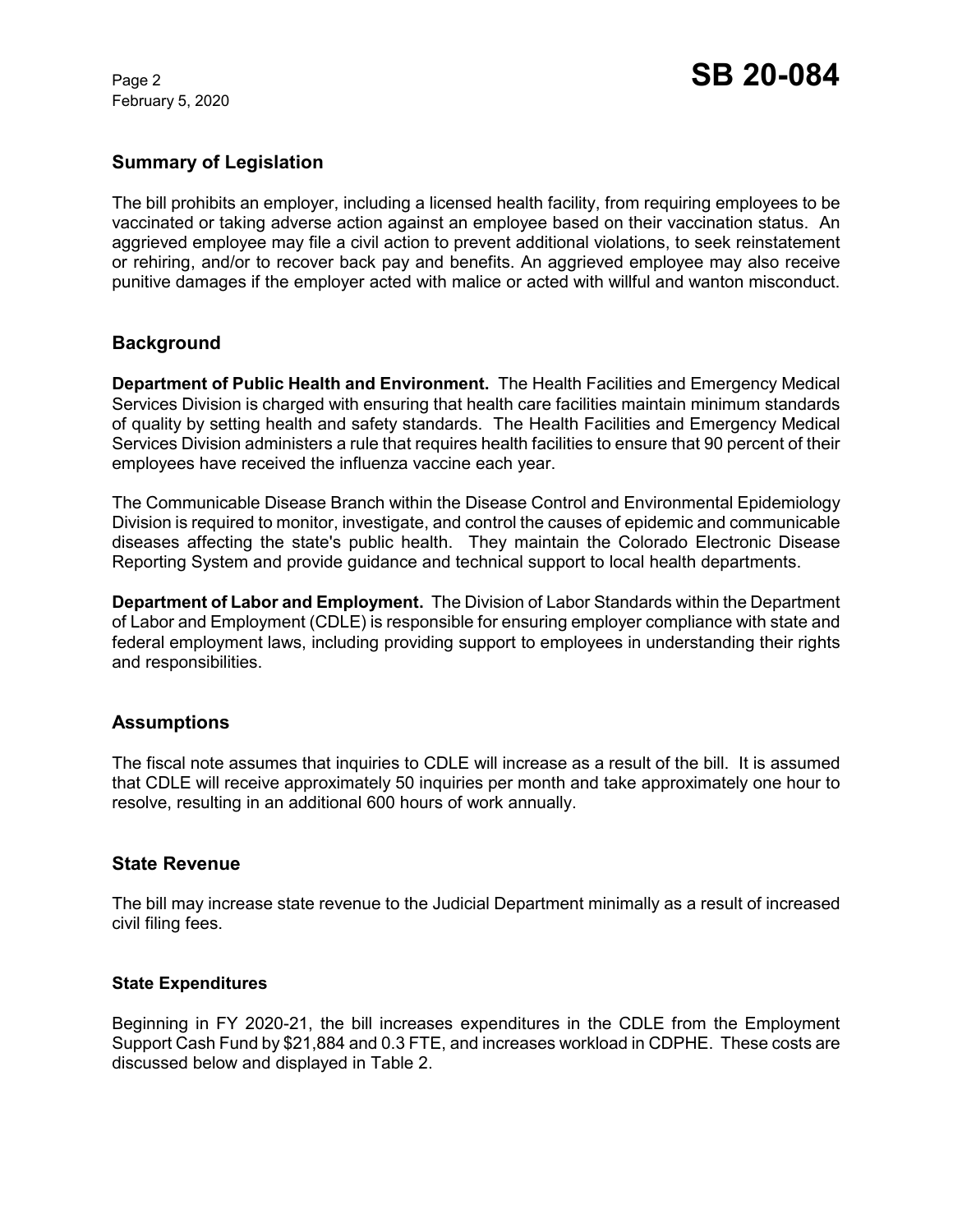#### **Table 2 Expenditures Under SB 20-84**

|                                    |                   | FY 2020-21 | FY 2021-22 |  |
|------------------------------------|-------------------|------------|------------|--|
| Department of Labor and Employment |                   |            |            |  |
| <b>Personal Services</b>           |                   | \$17,327   | \$17,327   |  |
| Centrally Appropriated Costs*      |                   | \$4.557    | \$4,557    |  |
|                                    | <b>Total Cost</b> | \$21,884   | \$21,884   |  |
|                                    | <b>Total FTE</b>  | $0.3$ FTE  | $0.3$ FTE  |  |

 *\* Centrally appropriated costs are not included in the bill's appropriation.*

**Department of Labor and Employment.** CDLE will have costs for 0.3 FTE for staff to handle the increase in inquiries resulting from the bill. The work will include responding to inquiries and complaints from employees, and providing support related to the new requirements in the bill.

**Department of Public Health and Environment.** Workload will increase for CDPHE to engage in rulemaking. In each of the next two fiscal years, CDPHE will have to engage in approximately 100 hours of rulemaking to repeal regulations that require vaccination of health facility employees. Due to the July 1, 2020 effective date, CDPHE will have to engage in emergency rulemaking in FY 2020-21 to meet this deadline, followed by formal rulemaking to finalize these rules in FY 2021-22. This increase in workload can be accomplished with existing resources.

Additionally, the CDPHE may have additional workload to monitor and report on communicable disease in the state, to the extent that vaccine rates and instances of communicable disease change under the bill. This potential increase in workload can be accomplished with existing resources.

**Civil Proceedings.** The bill may increase workload in the Department of Law and Judicial Department depending on the number of cases alleging violation of the law. A small increase in cases can be handled with existing resources; however, if a significant number of cases arise, additional resources may be requested through the annual budget process.

**Centrally appropriated costs.** Pursuant to a Joint Budget Committee policy, certain costs associated with this bill are addressed through the annual budget process and centrally appropriated in the Long Bill or supplemental appropriations bills, rather than in this bill. These costs, which include employee insurance and supplemental employee retirement payments, are estimated to be \$4,557 per year.

**TABOR refund.** The bill may increase state General Fund obligations for TABOR refunds by a minimal amount from court filing fees in FY 2020-21 and FY 2021-22. Under current law and the December 2019 Legislative Council Staff forecast, the bill will correspondingly increase the amount refunded to taxpayers via sales tax refunds made available on income tax returns for tax years 2021 and 2022, respectively. A forecast of state revenue subject to TABOR is not available beyond FY 2021-22.